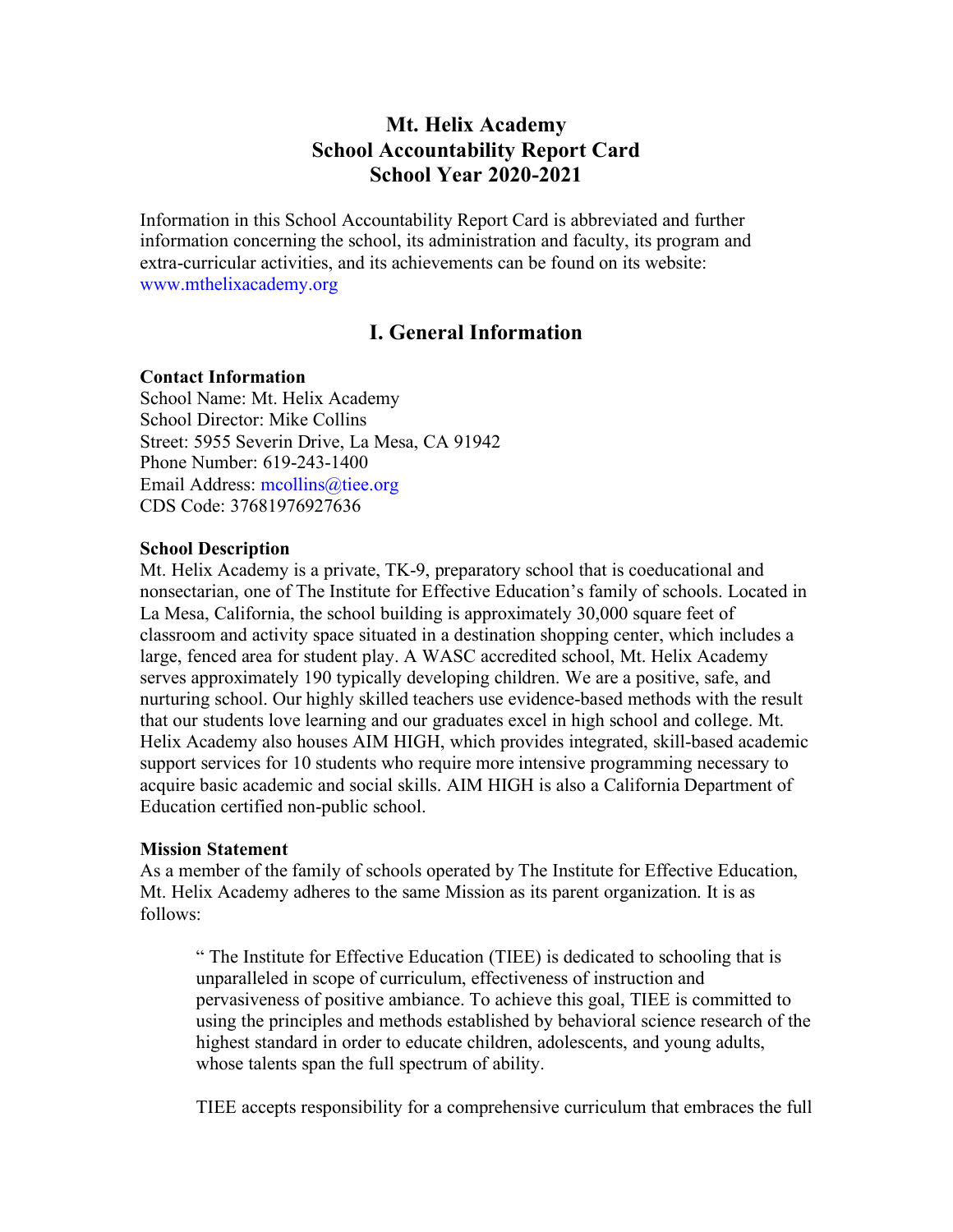range of potential for its students. It is a curriculum that fosters high academic achievement, education of character, citizenship, friendship, self-management, and love of learning. The choice of this curriculum underscores TIEE's dual commitment to developing students who not only excel in scholarship, but who also become quality members of the community.

In order to implement its curriculum, TIEE resolves to choose teaching materials that have proved successful with real students in real classrooms or to develop its own materials in accordance with well-established behavioral principles. TIEE is committed to the use of teaching methods that have the weight of scientific evidence, including the following practices:

- Frequent positive consequences for desirable student behavior
- High rates of student responding to instructionally relevant tasks
- Direct teaching of the skills, knowledge, and procedures that students must know to achieve high levels
- Regular collection and evaluation of student performance data to make timely instructional decisions for individual students

TIEE is devoted to maintaining a positive ambiance that characterizes its facilities and the interaction of all individuals associated with the organization, including, most importantly, the interaction between staff members and students. To this end, TIEE is committed to teaching what is expected and to "catching 'em being good."

Finally, the dynamic development of TIEE and its schools is fostered by the ongoing training of all teaching staff members in those methods and materials that have the weight of scientific evidence. This training is extended to all educators who share our interest as an expression of TIEE's commitment to bring positive, effective schooling to all students, everywhere."

#### **Opportunities for Parent Involvement**

Parents are regarded as an essential resource for Mt. Helix Academy, the success of its students, and its development. There are many opportunities for parents to be involved, especially through the school's active Parent-Teacher Group. Some of the ways parents can be involved are the following:

Open Houses Participation in seasonal and special events Student performances Contributions to our website Teacher-Parent Conferences Telephone and email contact Financial support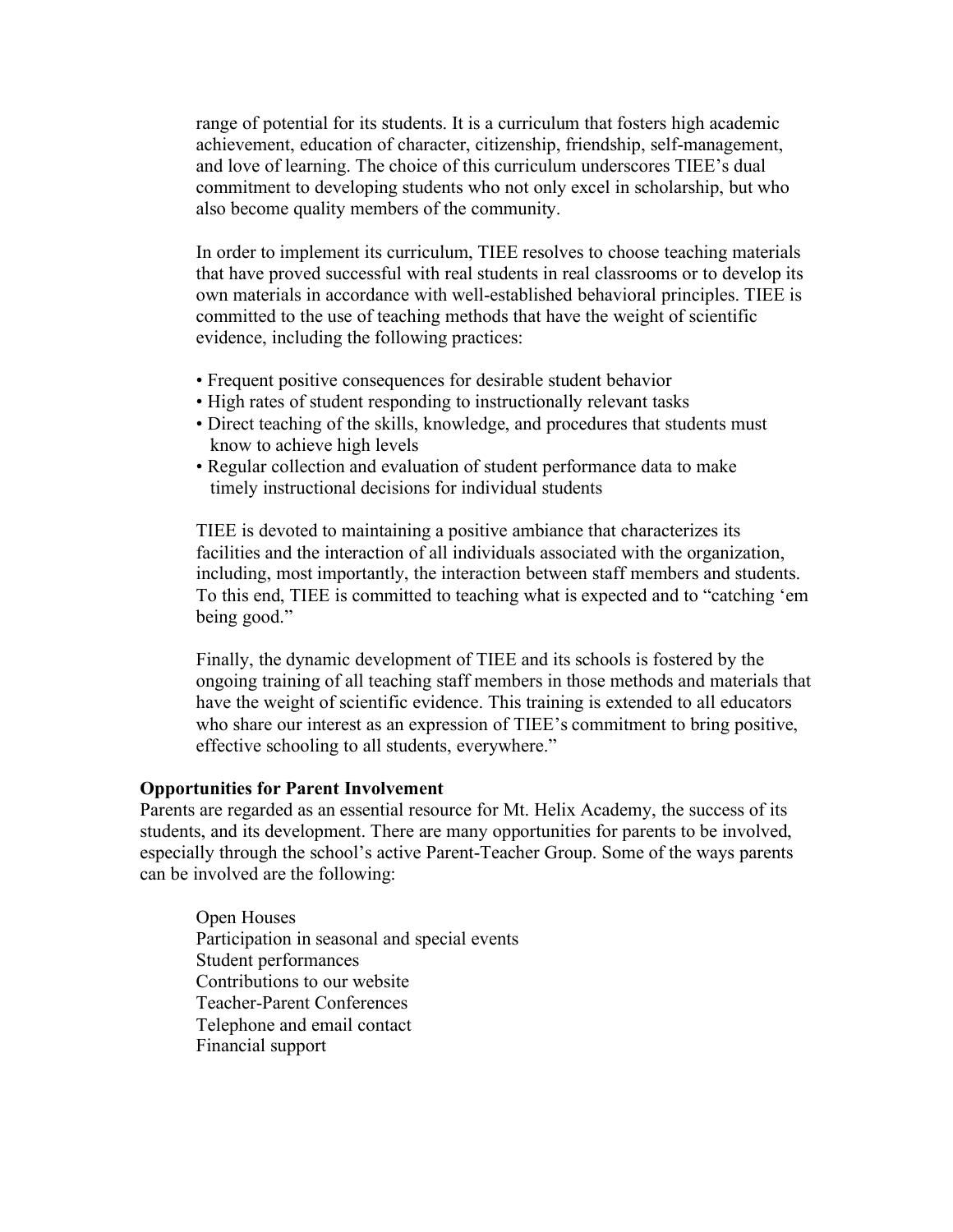Due to the COVID Pandemic, our campus is closed to visitors so parent involvement on campus was limited.

# **II. Demographic Information**

As of October 1, 2020, there were 164 students enrolled at Mt. Helix Academy, and as of June 1, 2020, student enrollment was 188. For the 2020-21 school year, fifty-nine percent of the students were male and forty-one percent were female. Fifty percent of the students enrolled at Mt. Helix Academy for the 2020-21 school year were of Caucasian decent; the remaining fifty percent represented 6 different federally based categories of ethnicity. There was 1 suspension and 0 expulsions for the 2020-21 school year.



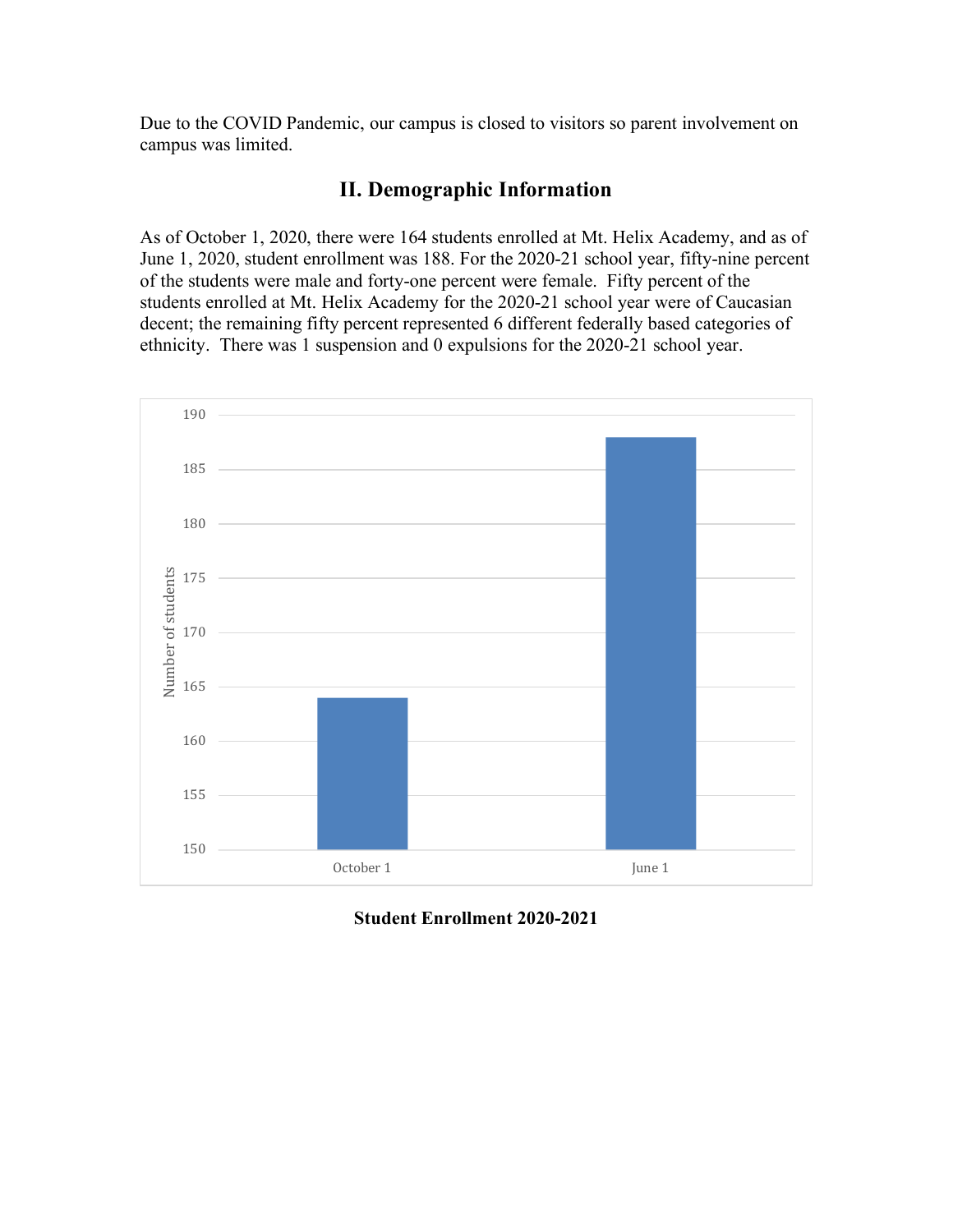

**Students by Gender as of October 1, 2020**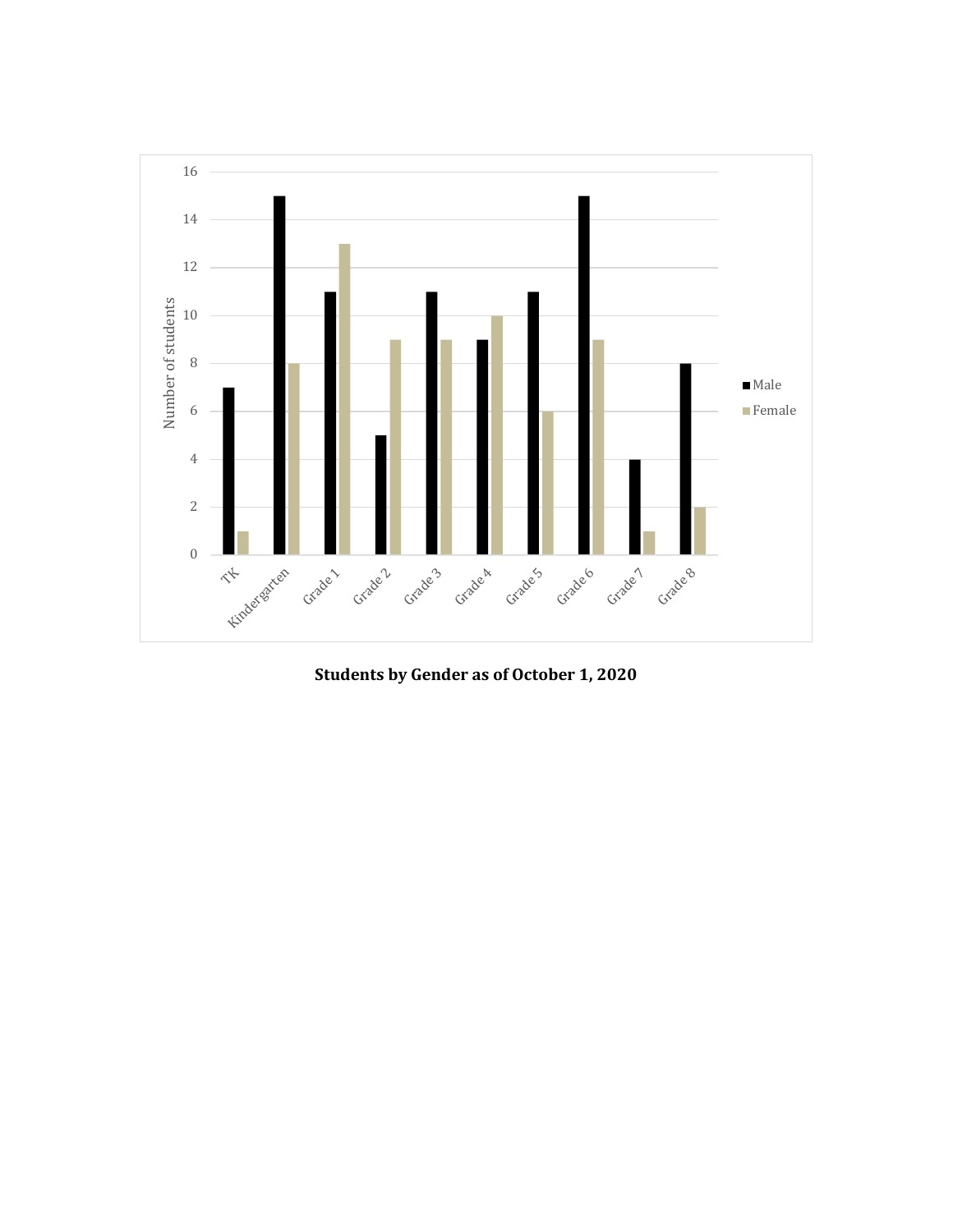

**Students by Ethnicity as of October 1, 2020** 

# **III. School Safety and Climate for Learning**

## **School Safety Plan**

As a member of TIEE's family of schools, Mt. Helix Academy operates according to TIEE's comprehensive program of Health, Welfare, and Safety, which involves written policies and procedures that are updated based actual TIEE incidents, insurance carrier requirements and information concerning safe practices in schools; initial and on-going training of its staff members; information dissemination to students, parents, and staff members; site visitations by loss-control experts; a pro-active Safety Committee that meets monthly to review safety practices, to identify hazards, and to perform site evaluations; hazard reporting procedures; follow up of incidents involving harm or potential harm to students and/or staff members; and budgeted funds for repair or replacement of facilities or equipment that is deemed hazardous. In addition, monthly fire, earthquake, and safety drills are conducted to insure safe evacuation of the school building.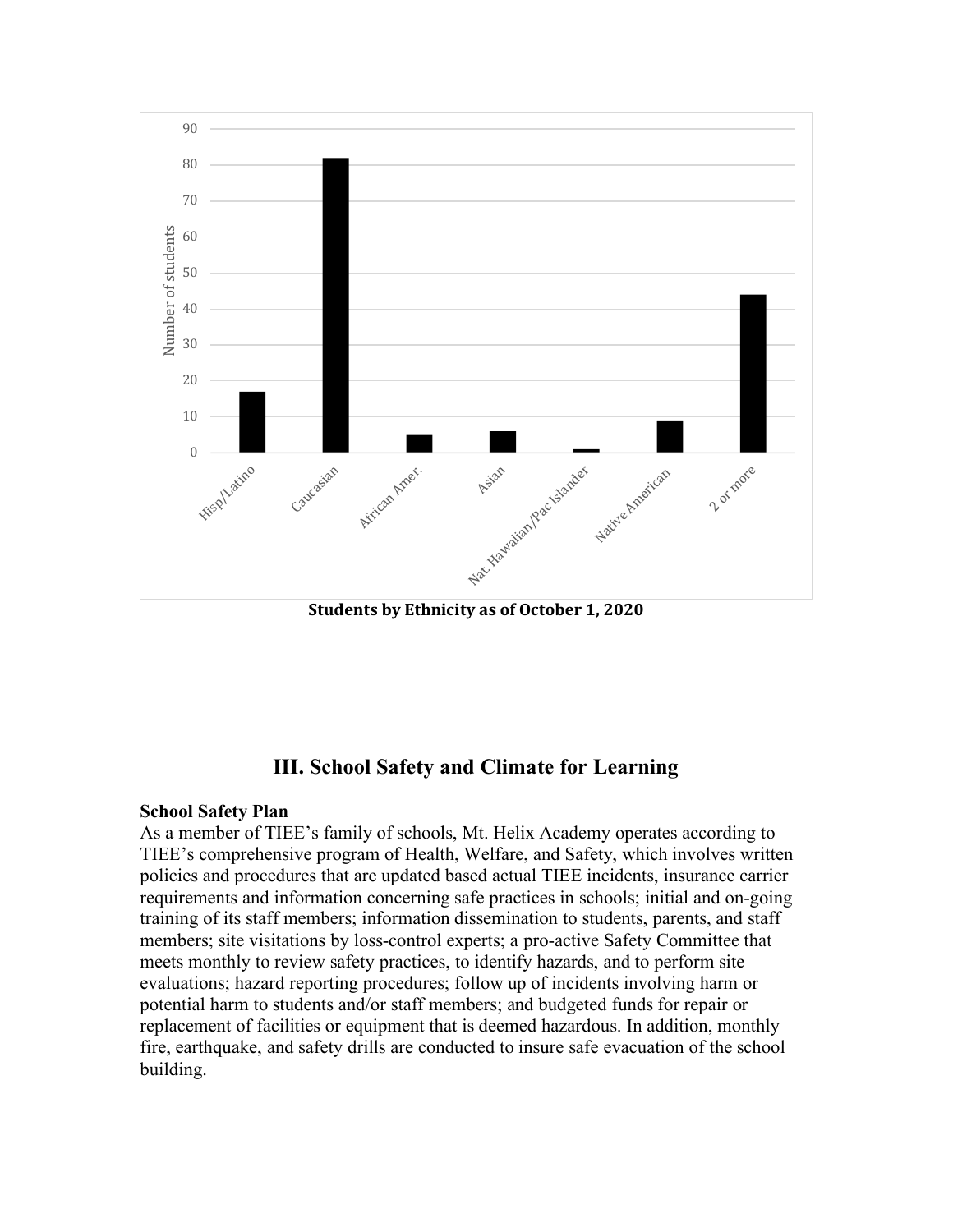The principal items for which safe practices have been identified in TIEE's Health, Welfare, and Safety policies and procedures are the following:

- Floors, walkways, play surfaces, and their coverings
- Stairs and ladders
- Tools and equipment
- Electrical power, power cords, and outlets
- Kitchen appliances and equipment
- Broken or malfunctioning tools and equipment
- Heavy objects
- Chemicals and chemical spills
- Hazardous particulates
- Cleaning and maintenance
- Infestations, infections, and illnesses
- Visitors and intruders
- Miscellaneous student activities
- Miscellaneous personnel activities
- § Immunizations
- Medication administration at school
- Severe problem behavior
- "Safe response" as emergency intervention for severe problem behavior
- Child abuse reporting
- Release of students
- Off-campus travel
- Operating vehicles
- Fire safety
- Earthquake safety
- Internet safety and monitoring of use of computers by students
- Sexual harassment and other forms of harassment
- Blood-borne pathogens
- Emergency medical care

## **School Programs and Practices That Promote a Positive Learning Environment**

In keeping with TIEE's mission to provide "positive environments in which all people learn the skills and knowledge essential to success," Mt. Helix Academy's practices are consistent with those research-validated methods known as Positive Behavior Intervention and Support (PBIS). The main practices include (a) teach students all essential classroom and school procedures; (b) provide positive consequences when students perform according to these expectations; (c) provide immediate corrective feedback for errors; and (d) collect data on student performance and use the charted data to alter the program or provide special assistance for students whose behavior continues to require improvement. Finally, the enrollment of students whose behavior is persistently unmanageable or hazardous is terminated. PBIS also includes certain practices related to instruction more generally, including placement of students according to their level in a particular skill area, providing initial instruction that permits students to respond correctly about 80 percent of opportunities, provide high rates of opportunities to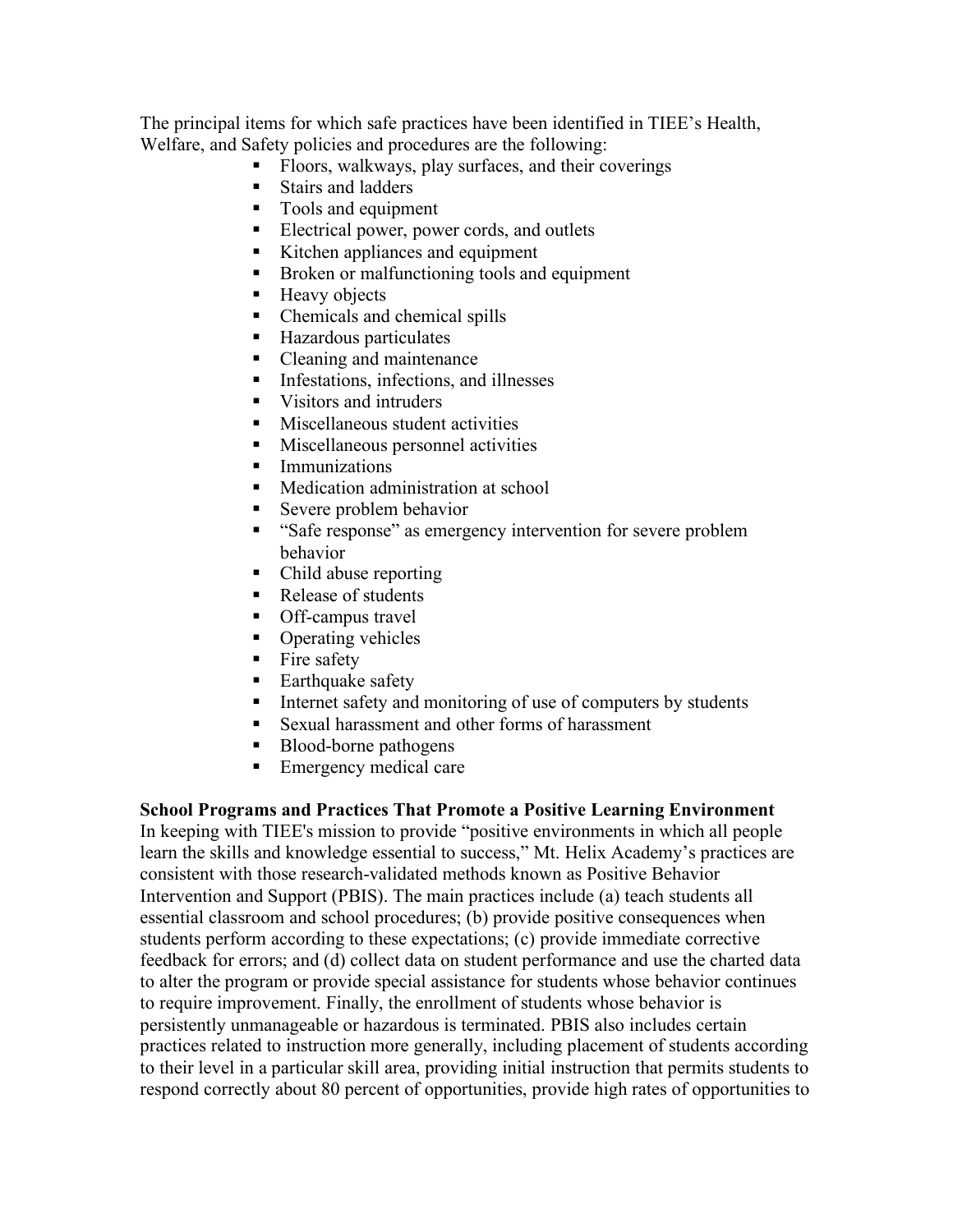respond for all students, correct errors immediately and in the manner most conducive to learning, provide praise and other positive consequences for accurate responding, and use charted student performance data to make instructional decisions. PBIS is Mt. Helix Academy's way of inducing the most disciplined learning for all of its students.

## **IV. School Facilities**

#### **School Facility Conditions - General Information**

Health, safety, and welfare of Mt. Helix Academy's students, staff, and visitors is of paramount concern, and have been addressed in Section 3 of this report. TIEE provides a janitorial/custodial staff to maintain cleanliness and good repair of Mt. Helix Academy's facilities, and budgets funds adequate to provide for the day-to-day maintenance and the repair or replacement of worn out or broken equipment. Playground equipment is inspected and maintained according to regulations for such equipment.

# **V. Academic Data**

#### **Testing Data**

Students in Transitional Kindergarten through Second grade are tested each Spring using the Wechsler Individualized Achievement Test, Third Edition (WIAT-3), which is administered by professional staff members who are trained how to properly give the test. Students in Grades 3 through 8 are given the Stanford Achievement Test-10 (SAT-10) each year in the Spring. The following charts show the median scores by grade in the areas of Reading and Math on the WIAT-3, for Grades TK-2, and SAT-10, for Grades 3- 8. Scores higher than the  $50<sup>th</sup>$  percentile represent above-average performance in each subject area, and as you can see, the median score for most grades and subject is at or above the 50th percentile.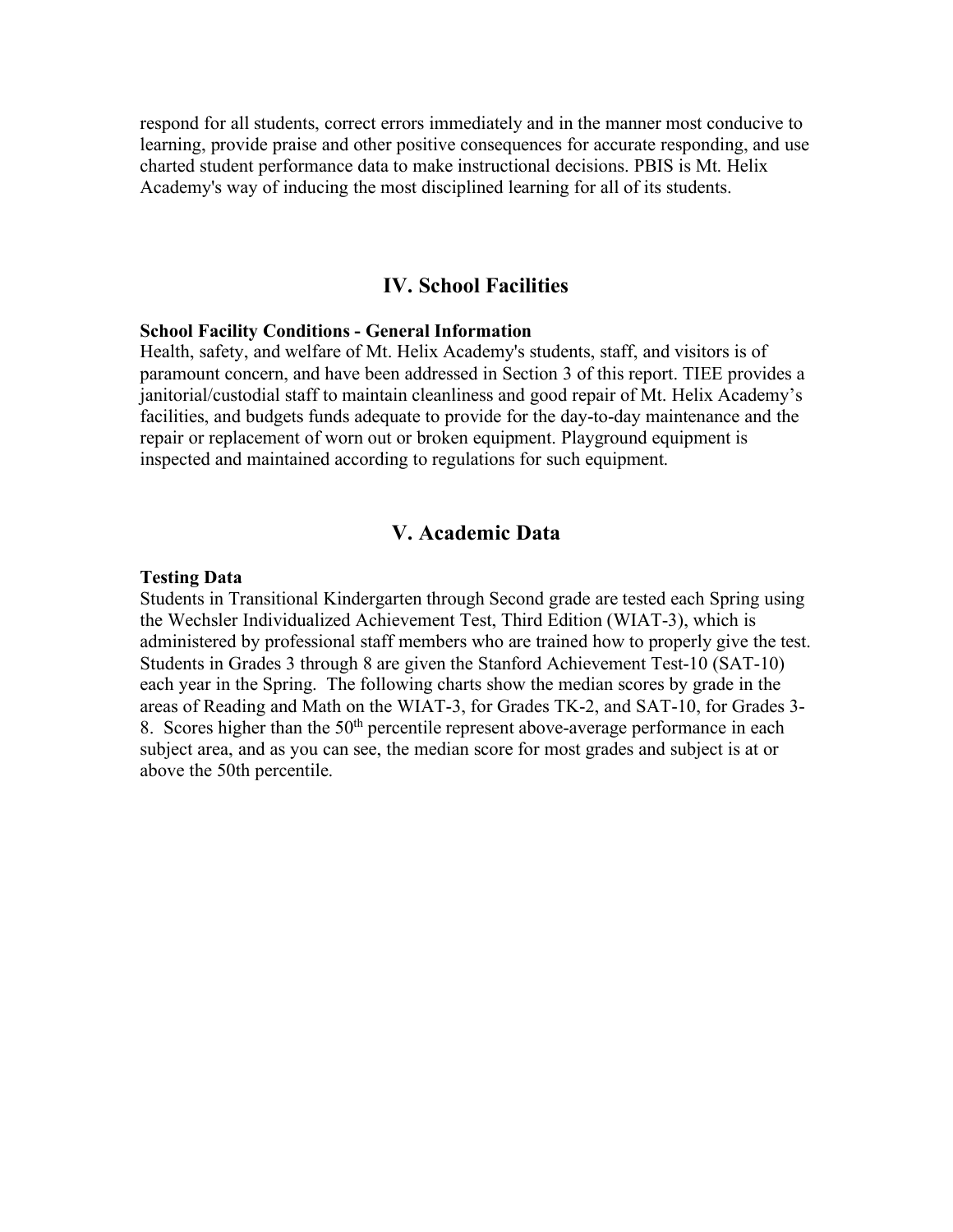

**Median Reading Scores by Grade 2020-2021**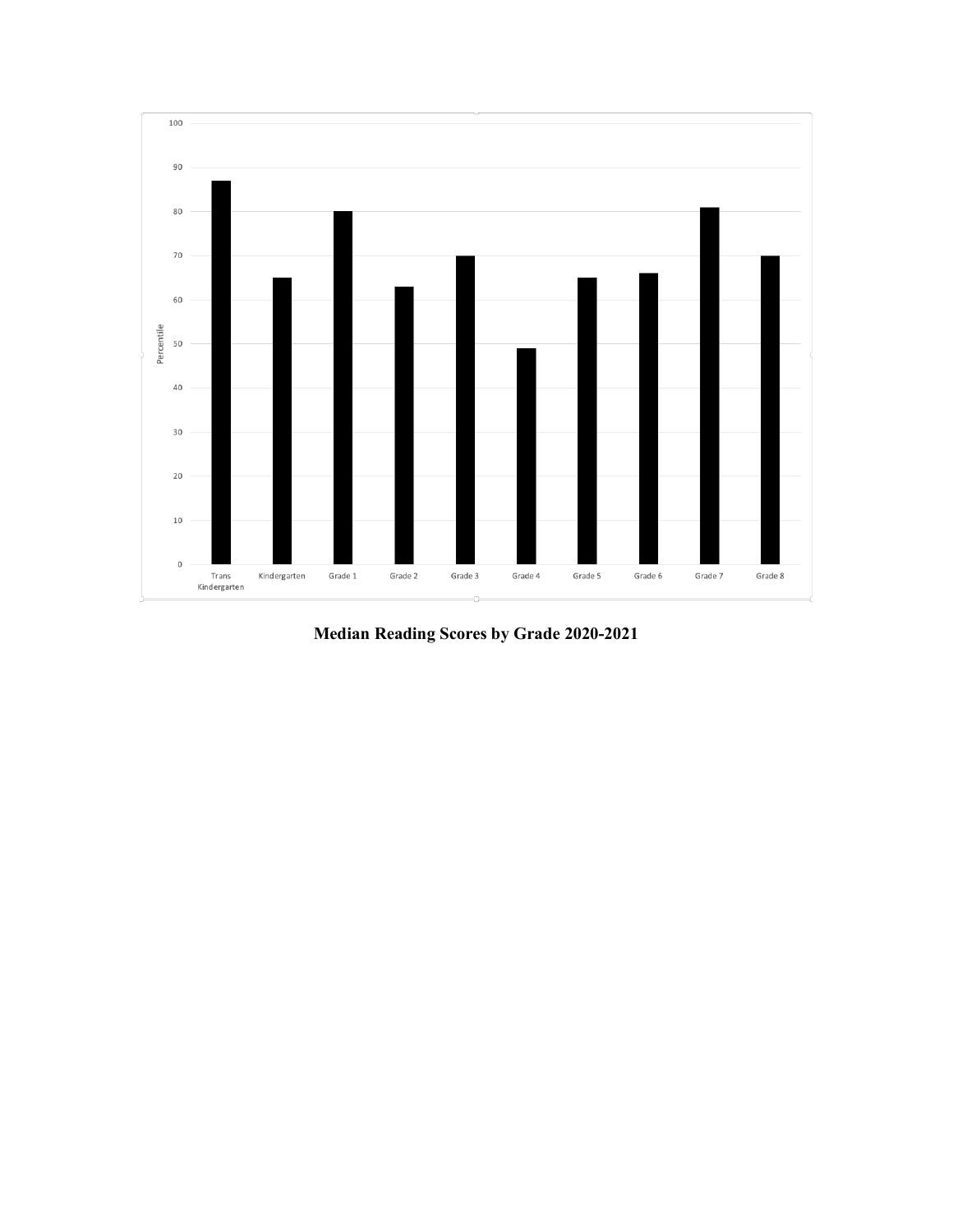

**Median Math Scores by Grade 2020-2021**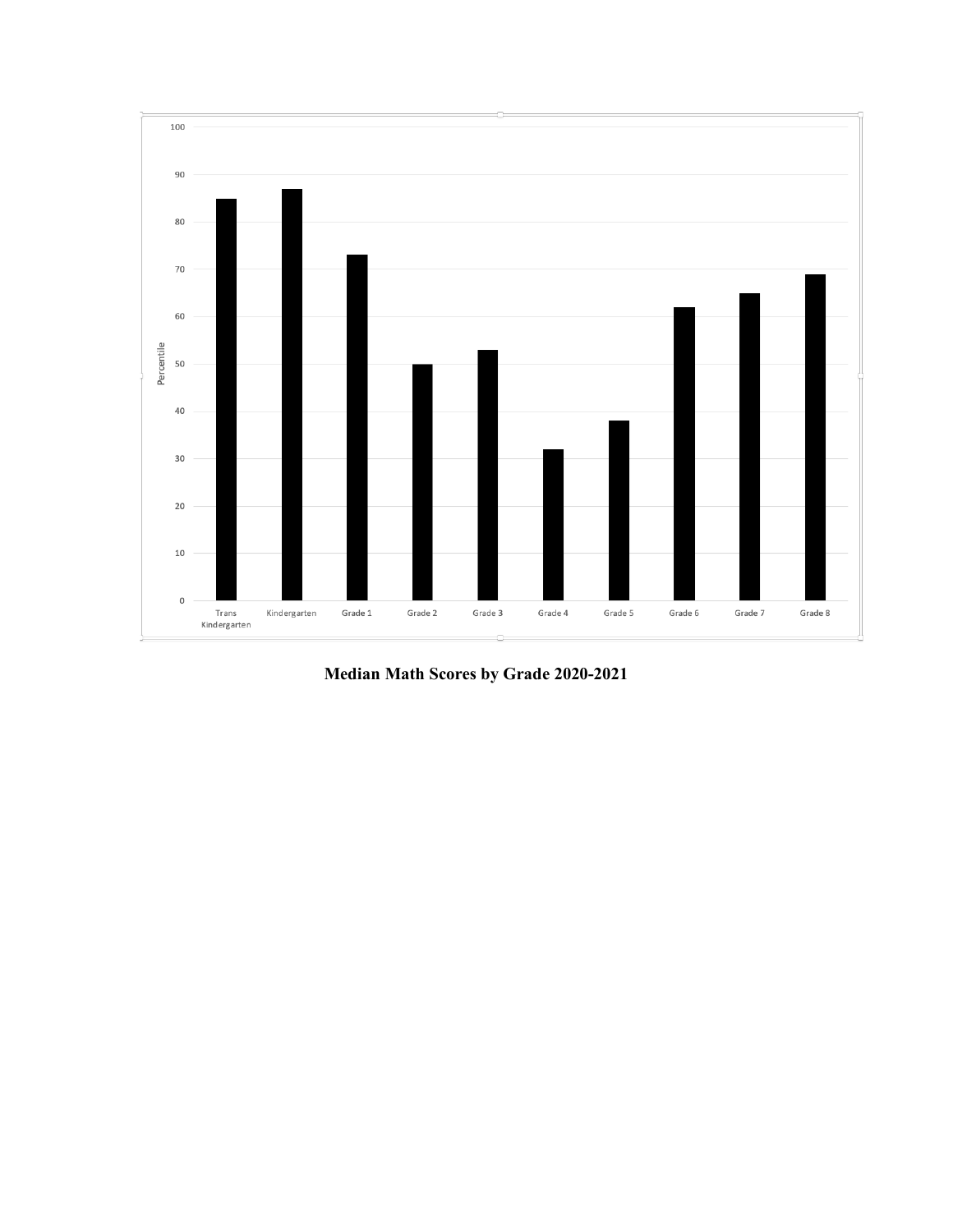# **Science**

Our students in Grades 3-8 also demonstrate strong science knowledge as represented by the median scores on the SAT-10 Science subtest. The chart below shows the median score of the Science subtest by grade. Note that the median score for each grade is well above the 50th percentile, which represents above-average performance.



In addition to the basic skills areas, Mt. Helix Academy's Junior High students also excel in Science. After receiving instruction in the scientific method and strategies for completing a science fair project, each student in  $7<sup>th</sup>$  and  $8<sup>th</sup>$  grade completes their own science fair project and submits it for entry to the San Diego Science and Engineering Fair.

# **STEAM Education**

During the 2020-21 school year, we continued instruction in coding/computer programming for all students. Most primary, and all Elementary and Junior High students completed course work and participated in the Hour of Code using the Code.org website. Students at the Junior High level also explored the use of Scratch and Python when creating code. We also incorporate course work from code.org in our computer literacy classes to foster and promote interest and instruction in the basics of coding.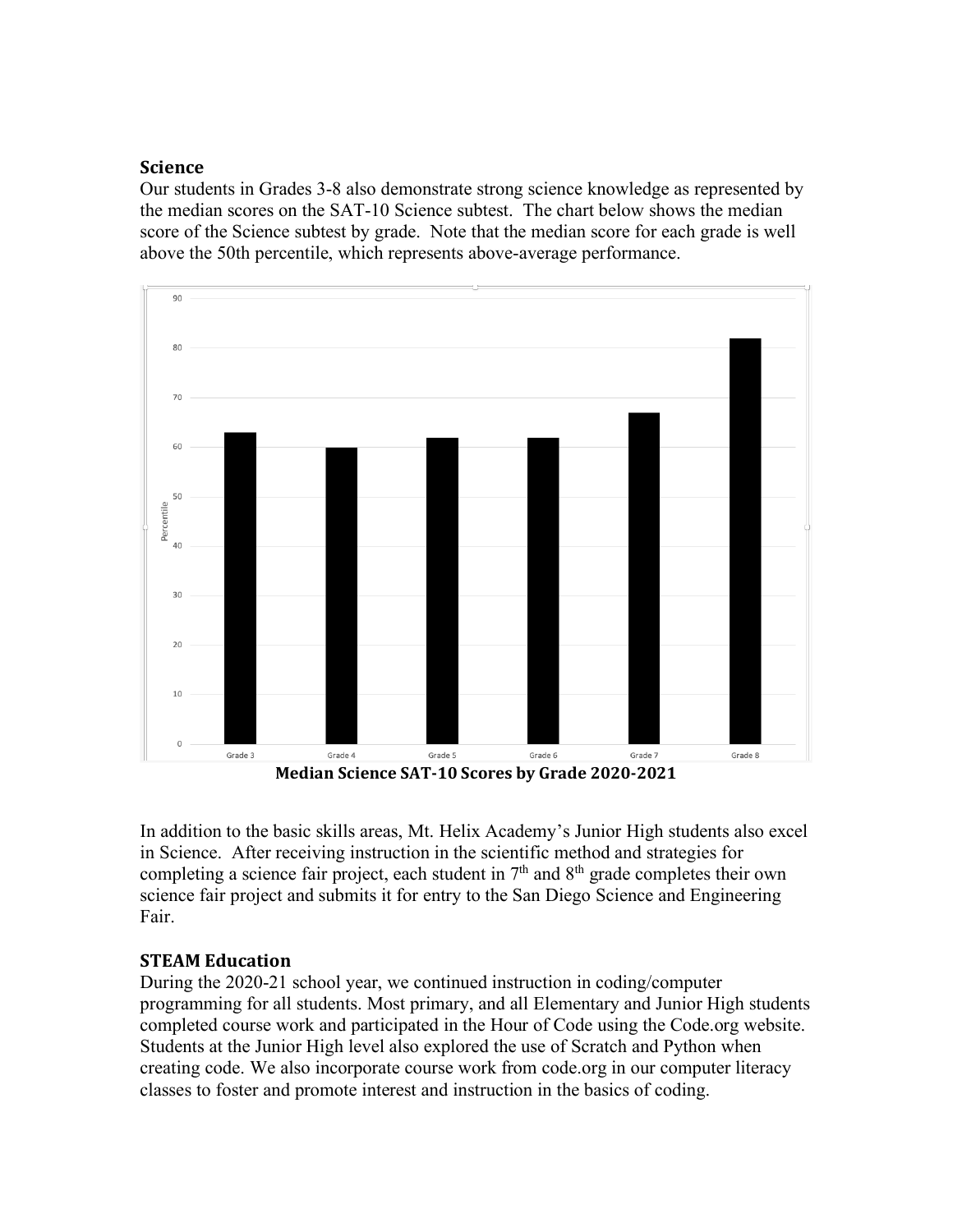Programming and coding are important concepts to teach as they help students organize their critical thinking in a logical and systematic way.

# **World Languages**

The Spanish Language program at Mt. Helix Academy begins in Kindergarten when children are still young enough to be highly effective language learners. Having progressed through our Spanish program, Mt. Helix Academy students are positioned for success in their required high school world language courses. Ninety-five percent of the students who graduate from Mt. Helix Academy and continue to take Spanish are accelerated into advanced levels in high school.

# **Visual Arts**

Mt. Helix Academy students are successful in our Visual Arts program because they are directly taught the skills they need to build a foundation of artistic competence and fluency. With the fundamental skills in place, students are able to execute work that has dynamic composition, realistic imagery and space, and good craftsmanship. Our students also become fluent in the language of art, enabling them to evaluate art and express critical opinions.

# **Community Service**

One of the Schoolwide Learner Outcomes for our students is that they will acquire behavior that is beneficial to others. For the 2020-21 school year, we conducted a series of school-wide community service projects and individual classrooms also organized community service projects that their students completed. Our school-wide community service projects included collecting food items for our local food banks, donations to the Rady Children's Hospital, decorating tissue boxes for our local VA hospital, collecting recycle bottles and using the proceeds to benefit one of our local animal shelters. Due to the COVID-19 pandemic, our community service activities were limited and the Junior High requirement of 20 hours per year was suspended for the 2020-21 school year.

# **VI. School Completion**

Mt. Helix Academy serves students from Transitional Kindergarten through Grade 9. Students who complete Grade 8 graduate at year's end to high school.

# **VII. Class Size**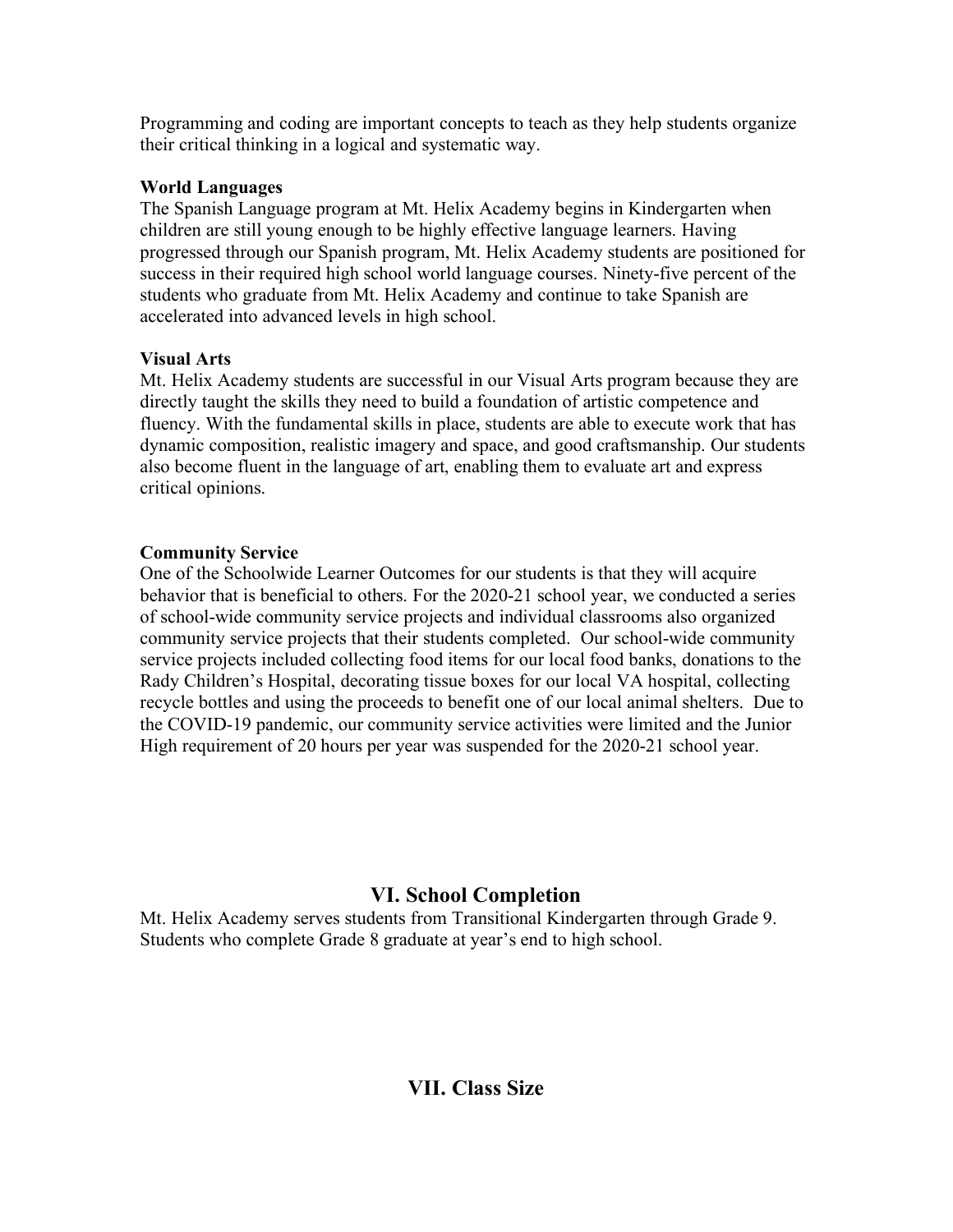### **Teacher to student ratios**

Mt. Helix Academy maintains a very low student-teacher ratio. Due to the pandemic, class sizes were limited to 12-14 students per cohort.

## **Teacher Evaluations**

TIEE maintains an intensive program of professional and paraprofessional staff training, supervision, and evaluation, centered around a set of 128 behavioral competencies. Most of these competencies pertain to staff-student interactions and are derived from the literature on research-validated "best" educational practices. Others have to do with such matters as maintaining a safe environment, reporting, developing Individualized Education Programs, and so on. The main areas of competence are the following: maintain safety / minimize hazards; teaches during student led activities; teaches structured lessons; teaches highly structured lessons; multiple teaching contingencies; employs prompts; fades prompts; consequence management; performs data based decision making functions; plans instruction; plans supervision; plans for self; interacts appropriately with colleagues; displays problem solving strategies; works as a member of the team; creates a pro-social school environment; performs reporting and communication functions; engages in professional development activities; promotes Science in education; and supervises paraprofessionals. The first formal evaluation occurs after 30 days of employment, and includes the supervisor's scoring of the individual's performance on the professional or paraprofessional appraisal. The next evaluation is at six months and every six months thereafter for paraprofessionals and every year after the first year for professionals.

## **Substitute teachers**

Unfortunately, in California, "qualified" does not imply that teachers implement research based "best" practices or even know what they are. This means that the qualified substitute teacher market consists of precious few individuals who are likely to be successful in teaching students who attend a TIEE school program. Having experienced this problem for over two decades, TIEE has developed and implemented an alternative, three-part, strategy for ensuring proper coverage as well as quality instruction during the absence of its professional teaching staff. First, most of TIEE's professional training and senior administration staff members are credentialed teachers with extensive successful teaching experience in TIEE programs.

Several spend a substantial portion of each school day in one or more of TIEE's programs coaching the students' teacher or actually teaching the students in order to learn how to improve a program. These individuals are the most highly qualified individuals available anywhere to substitute in the event of teacher absence. Second, from time to time, TIEE staff members leave the organization to enter into a full-time teacher-training program. As such, they are likely to qualify for a California Substitute Credential. If they obtain it and have a record of skilled performance working at TIEE, they will be asked to substitute in the event of teacher absence. Finally, it is common for TIEE to hire individuals as paraprofessionals whose educational record qualifies them for obtaining a California Substitute Credential. If they have a record of skilled performance at TIEE and obtain the proper credential, they are asked to serve as substitute teachers in the event of